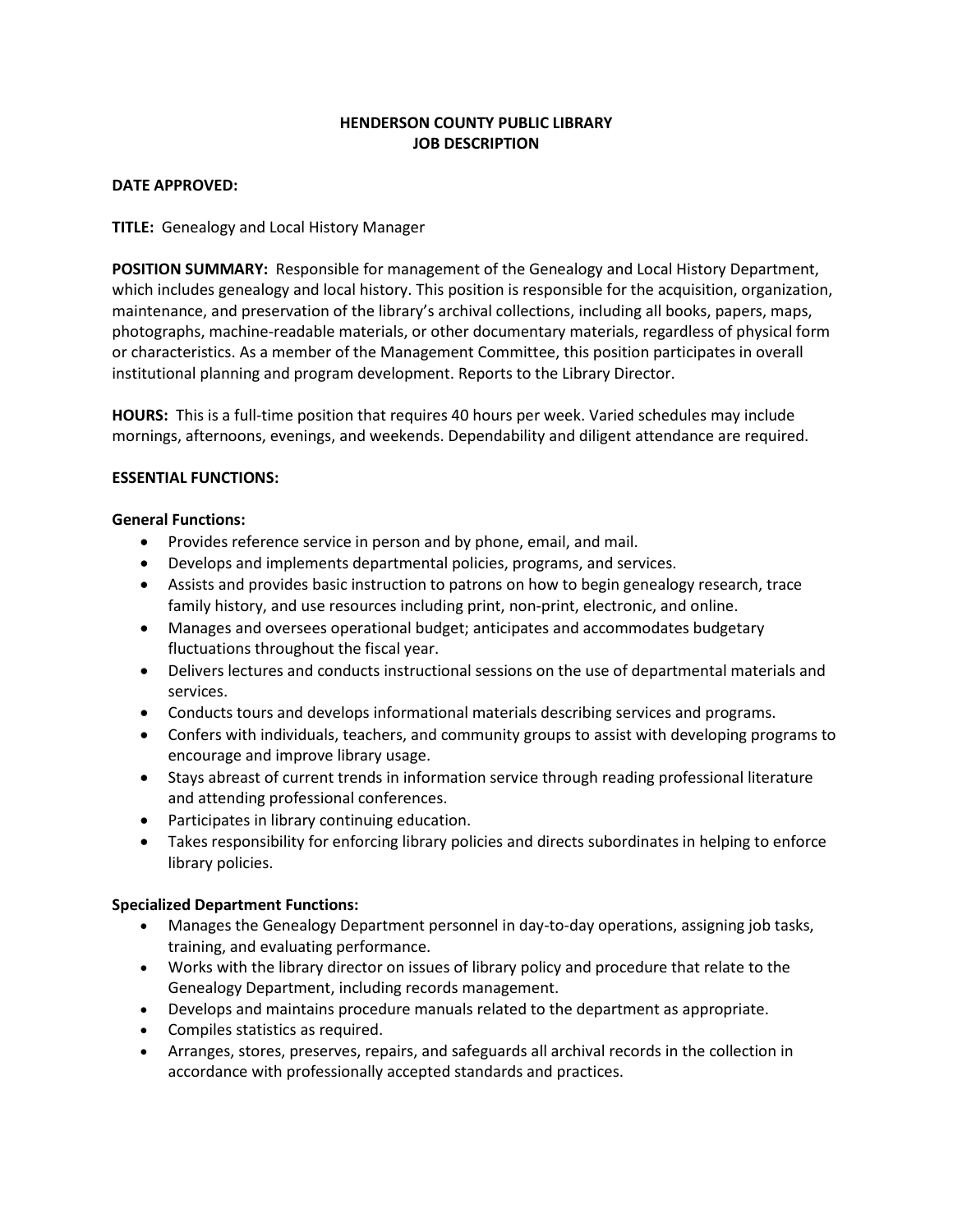- Participates in the processing of additions to the archives, including accessing, arranging, describing, preserving, classifying, and referencing.
- Establish good relationships with local historical societies and other genealogical groups.
- Analyze and consider different mediums for storage of archival material.

# **SUPERVISORY:**

Responsible for the overall direction, coordination, and evaluation of a department function. Will carry out supervisory responsibilities in accordance with the organization's policies. Responsibilities may include the following: training employees; planning, assigning, and directing work; addressing complaints, and resolving problems.

# **KNOWLEDGE, SKILLS, AND ABILITIES:**

- Ability to read, analyze, and interpret professional journals, financial reports, and legal documents.
- Ability to respond to common inquiries or complaints from customers, regulatory agencies, or members of the community.
- Ability to effectively present information to top management, public groups, and/or boards of trustees.
- Ability to define problems, collect data, establish facts, and draw valid conclusions.
- Ability to work with the public in a busy public service department.
- Ability to work with co-workers, both within the department and the library at large.
- Ability to deal with difficult behavior.
- Ability to create a welcoming environment for public and staff.
- Ability to maintain confidential information.
- Ability to learn and operate library automated system with high degree of efficiency.
- Ability to organize work, set priorities, use time effectively, work independently, and meet deadlines.
- Ability to develop and administer a comprehensive archival program.
- Excellent written and verbal communication skills are required.
- Knowledge of library administrative theory and practices.
- Knowledge and understanding of reference tools, research skills, general literature, and basic library principles, procedures, technology, goals, and philosophy of services.
- Knowledge of common genealogical sources such as census records, telephone directories, military service records, newspapers, birth, death, marriage and divorce records, wills, tax records, property deeds, etc.
- Knowledge of and ability to proficiently use online sources of genealogy data.
- Knowledge of and ability to apply standard preservation techniques.
- Knowledge of digital imaging and scanning technology.

# **EDUCATION AND EXPERIENCE:**

- Bachelor's degree in an appropriate field required.
- Master's degree in library science or related field is preferred.
- Archival management experience or equivalent education preferred.
- Public library experience preferred.
- Computer skills and the ability to work with electronic records and databases is required.
- Requires obtaining the appropriate certification from the Kentucky Board for the Certification of Librarians.